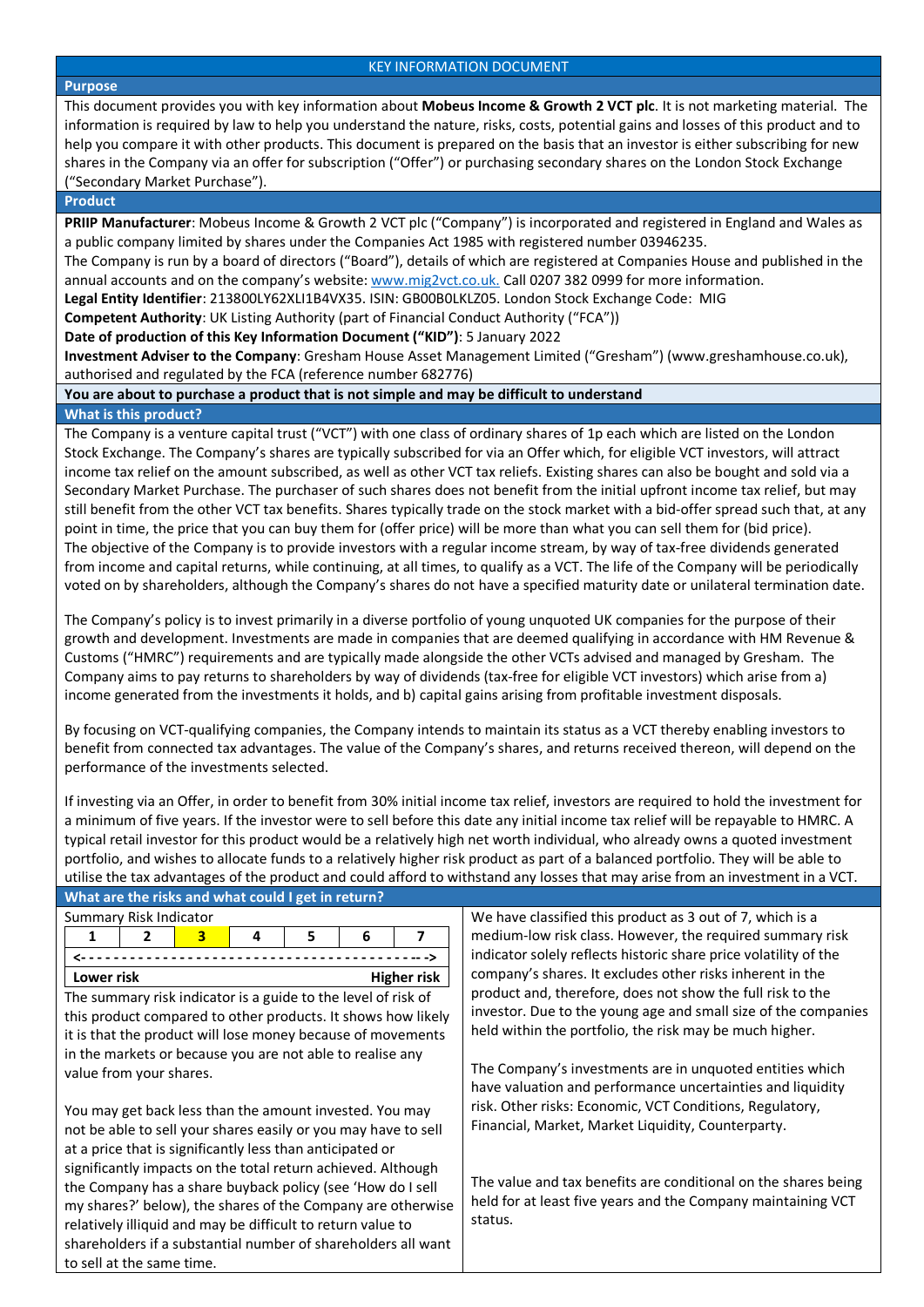The risk indicator assumes you keep the product for a minimum of five years. The actual risk and returns can vary significantly if you sell your shares before this date.

This product does not include any protection from future market performance so you could lose some or all of your investment. If the company's investment performance is poor, you could lose your entire investment.

| <b>Performance scenarios</b>              |                                                           |         |         |                                                       |  |  |
|-------------------------------------------|-----------------------------------------------------------|---------|---------|-------------------------------------------------------|--|--|
| Investment of £10,000<br><b>Scenarios</b> |                                                           | 1 year  | 3 years | 5 years<br>(Recommended<br>minimum<br>holding period) |  |  |
| <b>Stress scenario</b>                    | What you might get back after costs                       | £4,572  | £5,655  | £4,994                                                |  |  |
|                                           | Average return each year                                  | -54%    | -17%    | $-13%$                                                |  |  |
| Unfavourable scenario                     | What you might get back after costs                       | £10 291 | £12,653 | £16,030                                               |  |  |
|                                           | Average return each year                                  | 3%      | 8%      | 10%                                                   |  |  |
| <b>Moderate scenario</b>                  | What you might get back after costs                       | £11,558 | £15,628 | £21,130                                               |  |  |
|                                           | Average return each year                                  | 16%     | 16%     | 16%                                                   |  |  |
| <b>Favourable scenario</b>                | What you might get back after costs                       | £13,241 | £19,689 | £28,412                                               |  |  |
|                                           | Average return each year                                  | 32%     | 25%     | 23%                                                   |  |  |
|                                           | 그 사람들은 그 사람들은 그 사람들을 지나 그 사람들을 지나 사람들을 지나 않는 것을 사용할 수 없다. |         | .       |                                                       |  |  |

This table shows the money you could get back over the next five years, under different scenarios, assuming that you invest £10,000. Investors who invest via an Offer should note that the data has not been adjusted for the impact of Offer costs of up to 3.00% or for the likely difference (currently 5%) between the offer price paid for the shares and the share price at which you could sell – See 'How do I sell my shares?' section below. The scenarios shown illustrate how your investment could perform. You can compare them with the scenarios of other products. The scenarios presented are an estimate of future performance based on evidence from the past (share price total return (including dividends) over the last five years) on how the value of this investment varies. They are not an exact indicator. What you get will vary depending on how the stock market and the Company performs and how long you keep the investment. The value of shares can go down as well as up and you may not get back the full amount you invested. **Market developments in the future cannot be accurately predicted. The scenarios shown are only an indication of some of the possible outcomes based on recent returns. Actual returns could be lower.**

The stress scenario shows what you might get back in extreme stock market circumstances but it does not take into account a situation where you are unable to realise any value from your shares.

This product can be realised, but it may be costly to do so in the short-term. It is particularly difficult to estimate how much you would get back if you sell before the end of the recommended minimum holding period. You can sell your shares early but you may make a large loss if you do so and will lose your tax reliefs. Whether sold early or not, your maximum loss would be that you will lose all of your investment.

The figures shown include all the costs of the product itself, but may not include all the costs that you pay to your adviser or distributor. The figures do not take into account your personal tax situation, or any VCT tax reliefs, which may also affect how much you get back.

Past performance is not necessarily a guide to its performance in the future. The data above is derived from the past 5 years' performance. It principally reflects the successful application of a strategy to invest primarily in financing management buyouts (MBOs), which yielded good returns for shareholders. From November 2015, VCTs are no longer permitted to fund MBO investments, but can retain those acquired prior to that date. Instead, a VCT must now invest in smaller younger companies that can carry higher risk, albeit with the prospect of higher but more volatile returns. These smaller and younger companies now represent more than 60% of the portfolio value.

### **What happens if Mobeus Income & Growth 2 VCT plc is unable to pay out?**

If the Company is unable to pay out, you might lose all of your investment. As a shareholder of the Company, you would not be able to make a claim to the Financial Services Compensation Scheme about the Company in the event that you lose money on your shares in the Company.

**What are the costs?**

The reduction in yield ("RIY") shows what impact the total costs you pay will have on the investment return that you might get. The total costs take into account one-off, ongoing and incidental costs. The amounts shown here are the cumulative costs of the product itself for three different holding periods. The figures assume that you invest £10,000. The figures are estimates and may change in the future.

The person selling you or advising you about this product may charge you other costs. If so, this person will provide you with information about these costs, as well as other costs such as any applicable taxes, and show you the impact that all such costs will have on your investment over time.